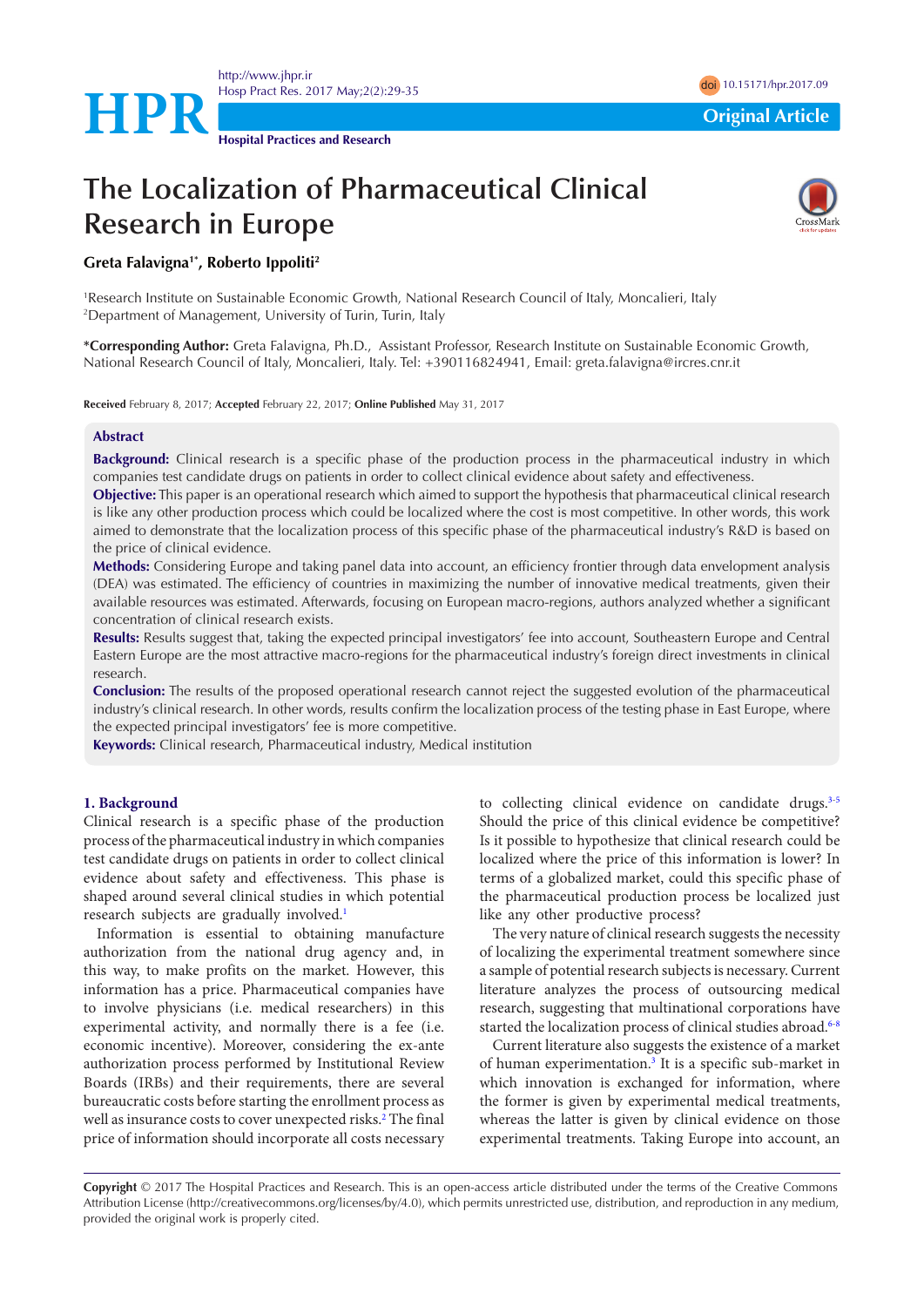empirical study on an imperfect kind of market has been proposed, a market in which the price of clinical evidence is the fee paid by pharmaceutical companies to physicians instead of the innovation behind the experimental treatment.<sup>9</sup> However, there are still several open issues as well as potential developments of that research path, such as the study of national competitiveness with a specific methodology: data envelopment analysis (DEA). Indeed, the DEA approach will provide the possibility of describing and analyzing the efficiency of different countries in the European market of human experimentation. Efficiency is thought to be a country's ability to attract investments in this specific phase of the pharmaceutical industry's production process.

#### **2. Objective**

Considering Europe and taking the proposed background into account, this work aimed to support the hypothesis that the localization process of pharmaceutical clinical research is affected by the fee paid by pharmaceutical companies to medical researchers. According to the proposed thesis, the testing phase is moving from Western Europe to Eastern Europe, where the cost of clinical evidence is lower.

#### **2. Methods**

The main methodology applied in this study was DEA, a non-parametric technique which allowed the measurement of the performance of a subject and the assigning to it of a score representing its performance efficiency.[10-](#page-5-7)[13](#page-5-8) This technique has been applied in many contexts to study relevant problems in the field of Operational Research, e.g., bank and credit risk applications, $14,15$  $14,15$  container ports,  $16$ in the insurance industry, $17$  and, obviously, in the field of medical care.[18](#page-5-13)[-24](#page-5-14)

The output-oriented model was used, applying variable returns to scale (VRS)[.25-](#page-5-15)[27](#page-5-16) Moreover, a bootstrap procedure was applied to the DEA approach to correct score values and their confidence intervals, refined by the bias; the 2-stage approach was also used.[28](#page-5-17) In the first stage, the DEA output-oriented procedure with bootstrap was employed to estimate the efficiency of each European country. The output-oriented framework aimed at maximizing the output levels keeping the inputs constant. In other words, this work assumed that the inputs used cannot be easily changed, at least in the short term. In the second stage, the regression analysis aimed to show correlations between efficiency scores and a key explanatory variable.

The output of the model is represented by the number of medical facilities in which the experimental activities are performed. According to data availability, the input variables introduced in the DEA are all factors that might affect the national supply of clinical evidence: physicians and beds, as well as population. According to this approach, a country's efficiency can be imagined as its ability to maximize the number of proposed clinical trials for some given level of potential productivity factors.

Data about output considers exclusively the clinical trials of phases III, with pharmaceutical companies as sponsor. Studies of phases I, II, and IV are not considered, since

the first involve healthy people, whereas the second and the third, regardless of the fact that they involve patients, are affected respectively by scientific and technological conditions and by marketing processes. Moreover, all types of studies have been included in the data-set (i.e. studies with pharmaceuticals, vaccines, devices, and procedures) as well as all medical facilities in which these activities are performed (i.e. both simple medical centers and highly specialized hospitals). Data was extracted from the online database of the U.S. National Institute of Health (<https://clinicaltrials.gov>, access: June 2011), and they refer to studies begun in Europe between 2000 and 2006. In this work Europe is considered as a group made up of 32 countries (Austria, Belgium, Bulgaria, Croatia, Czech Republic, Cyprus, Denmark, Estonia, Finland, France, Germany, Greece, Hungary, Ireland, Italy, Latvia, Lithuania, Luxemburg, Malta, the Former Yugoslav Republic of Macedonia, the Netherlands, Norway, Poland, Portugal, Romania, Slovakia, Slovenia, Spain, Sweden, Switzerland, Turkey, and the United Kingdom). The sample choice was affected by data availability and the necessity to respect the conditions of minimum technology, or the assumption that in each country of the considered sample all medical centers have those technologies necessary to implement a trial (e.g., medical laboratories). Data about inputs were extracted from the World Health Organization (WHO-European office) and the International Monetary Fund (IMF). The former database concerns the number of physicians working in health services (public and private) and the number of potential medical facilities (both variables are expressed per 100 000 inhabitants), whereas the latter concerns the population of each European country. All inputs were normalized with a logarithmic transformation.

The number of physicians is essentially a measure of the potential number of medical researchers who could be involved in an experimental activity; the number of beds could be considered as a good proxy of the national health care system. Finally, in order to correctly balance the proposed output, the countries' populations were considered as input since they represent a dimensional variable of each observation within the European market. At the same time, this variable represents a proxy of the potential sample from which pharmaceutical companies can extract research subjects (i.e. enroll patients).

Taking the explanatory variable into account (i.e. the second stage), this paper attempts to explain national efficiency on the European market through macro-regions and economic growth. Taking political and cultural background into account, the European macro-regions considered by this work are the following:

- • Northern Europe (Denmark, Finland, Norway, Sweden);
- Western Europe (Austria, Belgium, France, Germany, Ireland, Luxemburg, the Netherlands, Switzerland, the United Kingdom);
- Southern Europe (Cyprus, Greece, Italy, Malta, Portugal, Spain);
- Central Eastern Europe (Czech Republic, Hungary,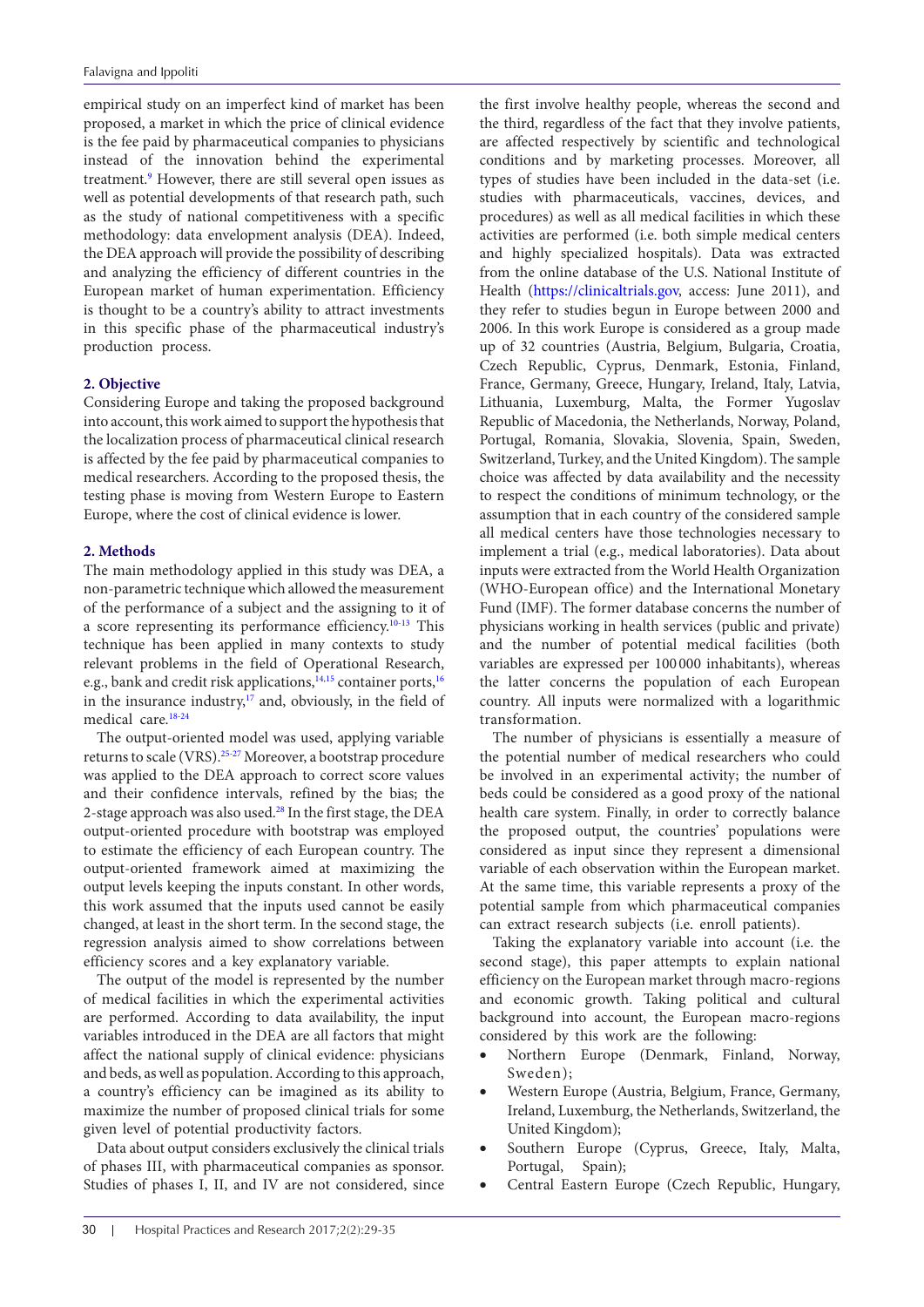Poland, Slovakia, Croatia, Slovenia);

- Southeastern Europe (Bulgaria, Romania, the Former Yugoslav Republic of Macedonia);
- Baltic Republics (Lithuania, Estonia, Latvia);
- Transcontinental (Turkey).

The countries' rates of income growth were considered as a proxy of national competitiveness (on the fee side) since it could be a consequence of localization of the production process (e.g., the manufacturing industry).<sup>9</sup> Obviously, this work considered the European market as an open market in which pharmaceutical companies are free to localize their production process where they wish. In other words, companies are free to localize the testing phase anywhere throughout Europe, and, reasonably, they will consider information costs. This assumption is even more consistent if the human cost is considered as relevant within the testing phase of the pharmaceutical industry. According to this prospective, its localization should behave in the same way as other production processes, such as automobiles and clothing[.29-](#page-5-18)[31](#page-6-0) In this work, the authors did not consider a specific component of the information cost, but of the whole cost (i.e. medical researchers' fee, bureaucratic costs, insurance, and so on), and for this reason, an aggregate index was proposed.

According to this approach, a specific index is proposed which is expressed in relation to the *n* European countries average set to equal 100:

$$
WEALTH\_INDEX_i^t = \left\lfloor \frac{W_i^t}{\sum_{i=1}^n W_i^t/n} \right\rfloor
$$

where *W* is the gross domestic product (GDP) based on the purchasing-power-parity (PPP) per capita of the *i-th* country in the year *t*. This index can be a proxy able

to measure how fast people's incomes increase in each country in comparison to the average of those countries. A positive correlation could either confirm or disprove a positive link between the localization of this specific phase of a pharmaceutical company's productive process and the competitiveness of this country on the European global market. The assumption is very clear: there is a positive index (i.e. the national income increases more than the average of the considered sample) if, and only if, the income is lower than the others (i.e. a higher competitiveness in the labor cost).

#### **4. Results**

[Table 1](#page-2-0) presents some descriptive statistics of inputs and outputs used in the DEA, while [Table 2](#page-2-1) shows the outcome of the first stage (i.e. efficiency scores) and the adopted explanatory variables (macro-regions and income index). Since data on the inputs was not available for all countries, there are only 194 observations instead of 224. Even though the sample is quite homogeneous, the standard deviation of outputs is high. Obviously, this result is ascribable to the degree of each observation (e.g., Malta vs. Germany).

One of the advantages of the DEA approach is the possibility of ranking observations based on their efficiency scores. Considering the efficiency scores, [Figure 1](#page-3-0) maps the European market of human experimentation in 2006.

This map suggests each country's position with respect to the European background, considering the number of medical facilities in which experimental activities are performed. Note that, according to the proposed methodology, a country is efficient if its score is equal to 1; moreover, since the bootstrap option has been applied, there are no countries with an absolute efficiency (i.e. a score equal to 1). For this reason, all observations have efficiency scores higher than 1.

[Table 3](#page-3-1) suggests a descriptive statistic of the proposed

<span id="page-2-0"></span>**Table 1.** Descriptive Statistics of Inputs, Output and the Outcome - Europe, 2000-2006

| <b>Type</b> | Variable        | Obs. | Mean    | <b>SD</b> | Min.  | Max.  |
|-------------|-----------------|------|---------|-----------|-------|-------|
|             | Population      | 194  | 4.506   | 1.215     | 1.396 | 6.716 |
| Inputs      | Physicians      | 194  | 5.733   | 0.245     | 4.937 | 6.281 |
|             | Beds            | 194  | 6.327   | 0.338     | 5.375 | 6.816 |
| Output      | Medical centers | 194  | 201.304 | 332.633   |       | 2549  |

<span id="page-2-1"></span>**Table 2.** Descriptive Statistics of Dependent and Independent Variables - Europe, 2000-2006

| <b>Type</b>           | <b>Variable</b>         | Obs. | Mean  | <b>SD</b> | Min.  | Max.    |
|-----------------------|-------------------------|------|-------|-----------|-------|---------|
| Dependent Variable    | Efficiency scores       | 194  | 8.234 | 30.314    | 1.235 | 364.016 |
|                       | Northern Europe         | 194  | 0.144 | 0.352     | 0.000 | 1.000   |
|                       | Western Europe          | 194  | 0.278 | 0.449     | 0.000 | 1.000   |
|                       | Southern Europe         | 194  | 0.160 | 0.367     | 0.000 | 1.000   |
|                       | Central Eastern Europe  | 194  | 0.180 | 0.386     | 0.000 | 1.000   |
| Explanatory variables | Southeastern Europe     | 194  | 0.098 | 0.298     | 0.000 | 1.000   |
|                       | Transcontinental        | 194  | 0.031 | 0.174     | 0.000 | 1.000   |
|                       | <b>Baltic Republics</b> | 194  | 0.108 | 0.311     | 0.000 | 1.000   |
|                       | Income Index            | 194  | 4.447 | 0.529     | 3.327 | 5.611   |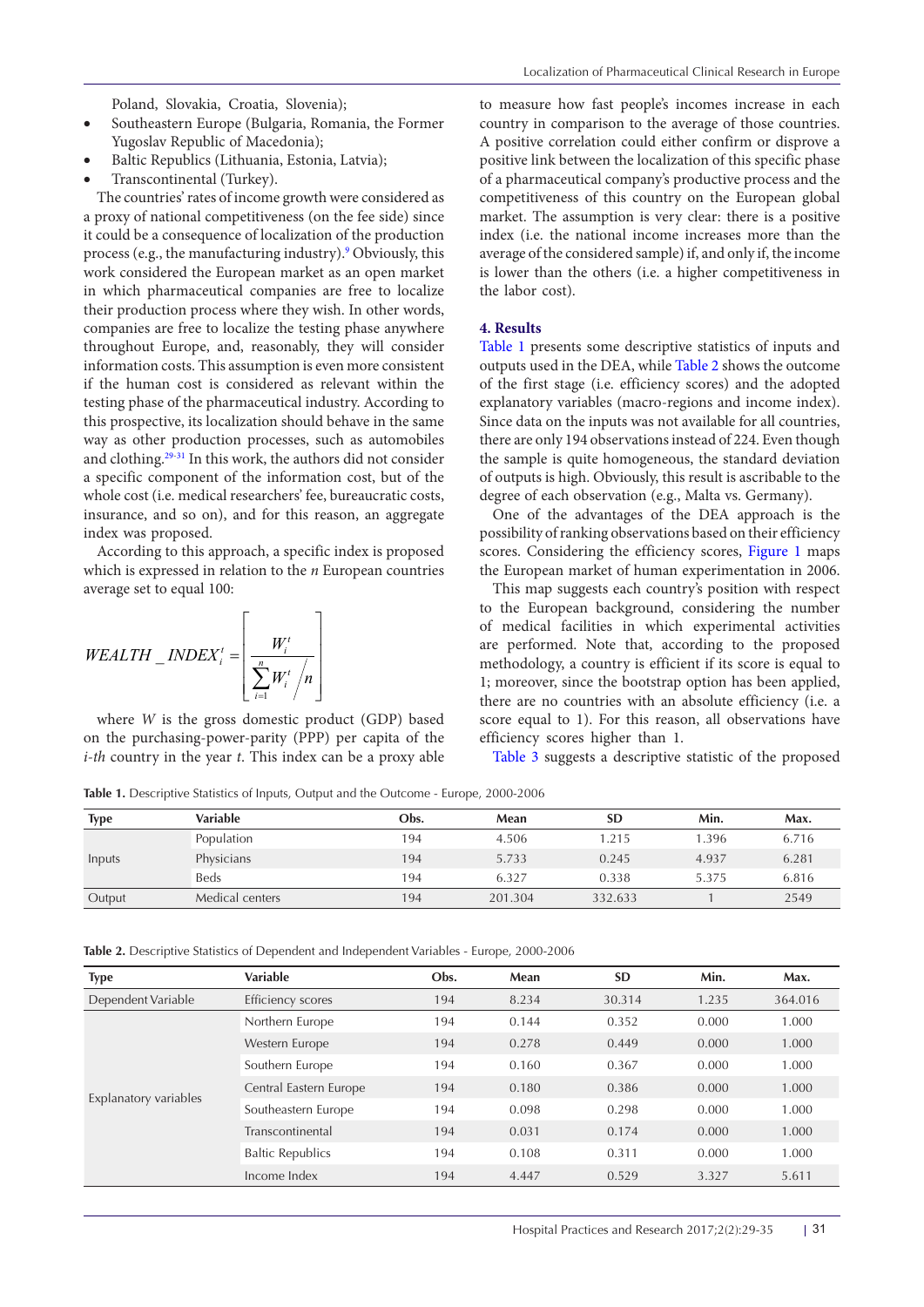<span id="page-3-0"></span>

**Figure 1.** Mapping of Efficiency Scores - Europe, 2006.

income index and countries' trends between 2000 and 2006. In detail, this table suggests the average GDP on PPP of each country and, at the same time, its position with respect to the benchmark (sample mean). In other words, the proposed index denotes the gap (positive or negative) between the income of a country and the average of the considered sample of countries.

<span id="page-3-1"></span>**Table 3.** Income Index and GDP on PPP - Europe, 2000-2006

[Table 4](#page-4-0) shows the results of the second stage according to current literature.<sup>28</sup> The results of two empirical analyses are shown: a truncated regression model (maximum likelihood methodology) and a multiple regression model (generalized least square methodology); in both cases, the bootstrap option was applied with 200 replications. Even if the literature suggests truncated regression as the most appropriate model, a multiple regression is also run in order to obtain more consistent results[.28](#page-5-17) Note that the panel data is not considered since the dataset is not balanced; therefore, a pooled sample is preferred. Moreover, to satisfy the normality assumption of variables, a logarithmic transformation was applied to the efficiency scores. Finally, note that the geographic area Transcontinental is the category against which the others were assessed.<sup>[32](#page-6-1)</sup>

According to the Wald chi-squared test results, the hypothesis that all of the regression coefficients across both models are simultaneously equal to zero (*P* value equal to .000) can be rejected. All variables have been plotted in order to justify the normality assumption with acceptable results along with the residuals of each analysis.

|                                        | <b>GDP</b> on PPP |           | <b>Income Index</b> |                  |
|----------------------------------------|-------------------|-----------|---------------------|------------------|
| Country                                | Mean              | Mean      | <b>SD</b>           | <b>Variation</b> |
| Austria                                | 31633.738         | 134.87346 | 3.6057406           | $-7.45%$         |
| Belgium                                | 29857.626         | 127.30126 | 3.3465746           | $-7.90\%$        |
| Bulgaria                               | 7981.783          | 33.70285  | 2.6829856           | 20.21%           |
| Croatia                                | 13380.930         | 56.72380  | 2.1939949           | 9.29%            |
| Cyprus                                 | 25449.029         | 95.26115  | 1.2612819           | $-1.89%$         |
| Czech Republic                         | 17985.618         | 76.25610  | 2.6013993           | 8.84%            |
| Denmark                                | 31207.102         | 133.04379 | 3.5889145           | $-7.36%$         |
| Estonia                                | 13797.196         | 58.02047  | 7.1765051           | 29.28%           |
| Finland                                | 27982.958         | 119.06608 | 0.7052947           | $-0.94%$         |
| France                                 | 28606.981         | 122.04421 | 3.9964960           | $-9.33\%$        |
| Germany                                | 28789.229         | 122.84416 | 4.3916521           | $-9.35%$         |
| Greece                                 | 22666.160         | 96.20860  | 2.8306213           | 6.37%            |
| Hungary                                | 14843.963         | 62.87882  | 2.9478579           | 11.32%           |
| Ireland                                | 34588.577         | 146.96488 | 3.0259862           | 3.96%            |
| Italy                                  | 26745.338         | 114.22083 | 5.0161251           | $-12.20%$        |
| Latvia                                 | 10835.480         | 45.49694  | 6.3241653           | 32.43%           |
| Lithuania                              | 11708.612         | 49.24019  | 6.0987289           | 28.51%           |
| Luxembourg                             | 68137.555         | 271.79465 | 2.2931338           | 1.19%            |
| Macedonia, Former Yugoslav Republic of | 6948.602          | 28.27603  | 0.3218756           | 2.55%            |
| Malta                                  | 21203.533         | 79.35444  | 0.4341840           | $-0.78%$         |
| Netherlands                            | 32676.579         | 139.33733 | 4.1434181           | $-7.49%$         |
| Norway                                 | 43781.848         | 186.56767 | 3.8294962           | $-6.06%$         |
| Poland <sup>w</sup>                    | 13227.196         | 52.47744  | 1.1097370           | 4.98%            |
| Portugal                               | 18829.573         | 82.75966  | 3.6405067           | $-11.56%$        |
| Romania                                | 8058.928          | 34.02339  | 2.7669527           | 20.15%           |
| Slovakia                               | 12796.609         | 57.46107  | 2.1642442           | 8.65%            |
| Slovenia                               | 22060.852         | 89.71704  | 1.7249174           | 4.81%            |
| Spain                                  | 25432.221         | 108.33133 | 1.8821495           | $-3.79%$         |
| Sweden                                 | 29987.074         | 127.59933 | 0.7022088           | $-1.59%$         |
| Switzerland                            | 34215.943         | 145.88535 | 4.0786662           | $-7.21%$         |
| Turkey                                 | 9605.676          | 39.74542  | 3.0482992           | 17.06%           |
| United Kingdom                         | 26789.971         | 125.80540 | 0.1501597           | 0.08%            |

Abbreviations: PPP, purchasing-power-parity; GDP, gross domestic product.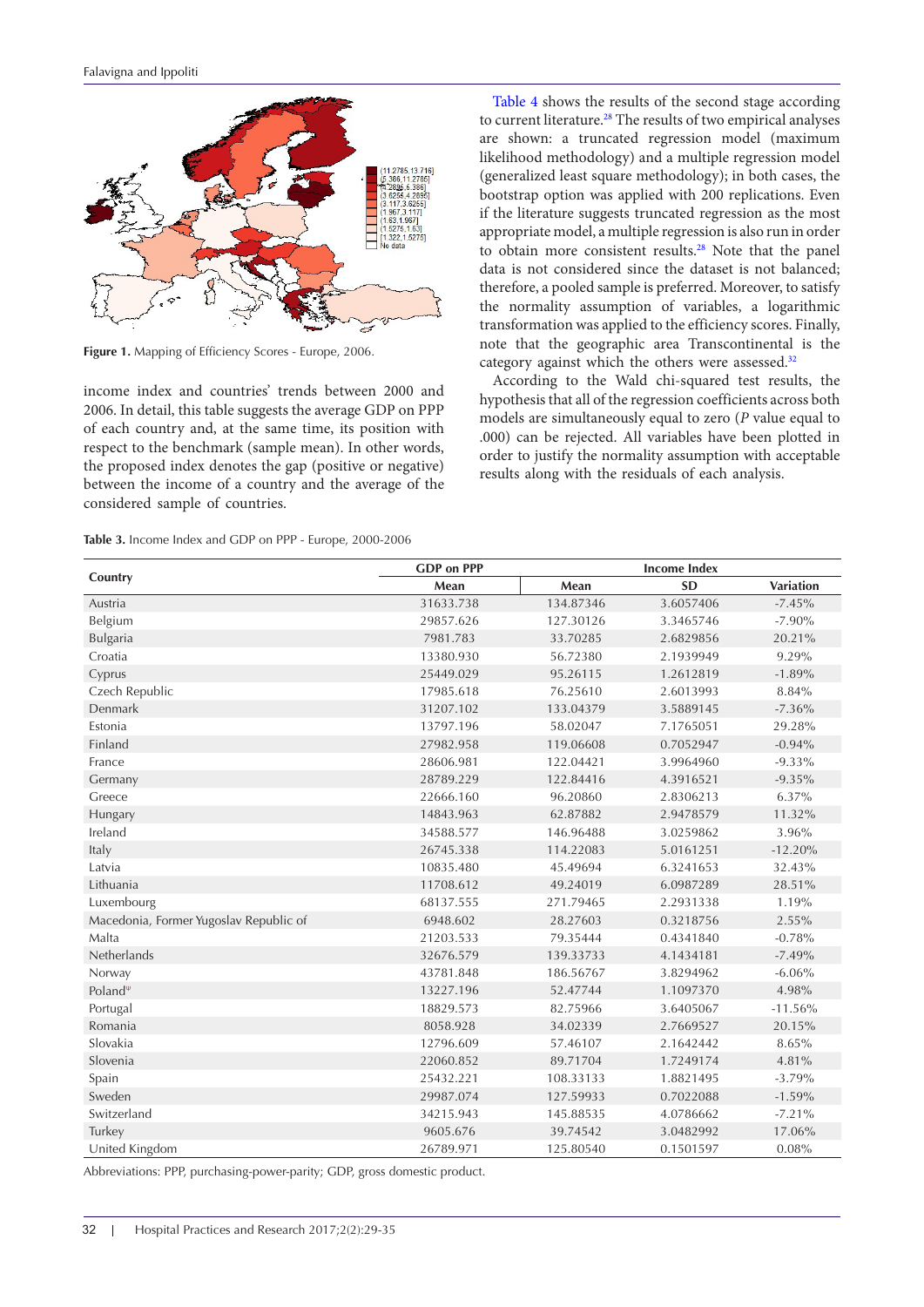<span id="page-4-0"></span>**Table 4.** Truncated Regression Model (A)<sup>a</sup> and Multiple Regression Model (B) - Europe, 2000-2006

| <b>Variables</b>        | A           |            | R                        |  |
|-------------------------|-------------|------------|--------------------------|--|
|                         | eq1         | Sigma      | <b>Efficiency Scores</b> |  |
| Northern Europe         | 7.299***    |            | 7.297***                 |  |
|                         | (1.933)     |            | (1.922)                  |  |
| Western Europe          | $7.530***$  |            | $7.527***$               |  |
|                         | (1.917)     |            | (1.866)                  |  |
| Southern Europe         | $7.258***$  |            | 7.256***                 |  |
|                         | (1.672)     |            | (1.574)                  |  |
| Central Eastern Europe  | $5.825***$  |            | $5.823***$               |  |
|                         | (1.251)     |            | (1.172)                  |  |
| Southeastern Europe     | $5.341***$  |            | $5.336***$               |  |
|                         | (1.353)     |            | (1.172)                  |  |
| <b>Baltic Republics</b> | $6.429***$  |            | $6.426***$               |  |
|                         | (1.232)     |            | (1.204)                  |  |
| Income Index            | $-4.738***$ |            | $-4.735***$              |  |
|                         | (1.483)     |            | (1.530)                  |  |
| Constant                | 19.066***   | $3.514***$ | 19.057***                |  |
|                         | (5.544)     | (0.278)    | (5.820)                  |  |
| Wald chi2(7)            | 59.42       |            | 72.65                    |  |
| Prob > chi2             | 0.0000      |            | 0.0000                   |  |
| Year FE                 | Yes         |            | Yes                      |  |
| Observations            | 187         | 187        | 187                      |  |
| R-squared               |             |            | 0.221                    |  |

Standard errors in parentheses.

\*\*\* *P<*0.01, \*\* *P<*0.05, \* *P<*0.1.

a Upper level equal to 20.

#### **5. Discussion**

This work aimed to establish a correlation between the localization of a specific productive process in Europe, taking countries' competitiveness on the cost of clinical evidence into account. On one hand, the authors estimated efficiency scores, and on the other, they used these scores as dependent variables in regression models, adopting geographic areas and countries' rates of income growth as independent ones. According to the proposed hypothesis, the testing phase is a productive process with proper workers (i.e. physicians) and specific raw materials (i.e. patients) like any other production. Results cannot reject this positive correlation. In other words, this work supports the hypothesis that the pharmaceutical industry's investment is localized where the costs of clinical evidence are lower. Indeed, taking the Income Index into account, Southeastern Europe and Central Eastern Europe are the most efficient in attracting such foreign direct investments (i.e. the coefficients are significantly lower than in other areas). Focusing on the Income Index, results suggest that a positive trend (i.e. income growth) can raise national efficiency, and attract foreign direct investments by the pharmaceutical industry. Indeed, a negative coefficient means a positive impact on efficiency scores. Moreover, the results are robust since, even if the estimator model changes, the hypothesis is coherent in both models.

The next section proposes some final considerations considering the collected results.

#### **6. Conclusion**

According to the literature, participating in clinical trials would yield clear benefits for a society. Medical centers can contribute to the advancement of medical research and/ or ensure access to experimental treatments.<sup>[33](#page-6-2),[34](#page-6-3)</sup> Another key reason for participating in clinical trials is that they eliminate drug expenditure, which might have a significant economic impact on the whole healthcare system – its hospitals, pharmacies, and oncology units.<sup>35-38</sup> Indeed, drugs might be supplied for free by the sponsor of a clinical trial, thus bringing about a substantial savings, which is even more significant considering the increasing price of chemotherapy.<sup>[39](#page-6-6)</sup> Therefore, considering the current age of austerity, there is a clear interest in raising national competitiveness on the market of human experimentation.

Innovatively, results support the hypothesis that pharmaceutical foreign direct investments in this specific phase are localized where the costs of clinical evidence are lower. The localization process of pharmaceutical clinical research is clearly affected by countries' competitiveness in fees. According to the proposed explanation, the testing phase is no different from other production processes characterized by labor intensive levels (e.g., the manufacturing industry) and, considering the labor costs, the emerging economies of Eastern Europe are more competitive. Which might be the best opportunity to raise competitiveness in the Western countries?

Considering Western Europe, in order to raise national competitiveness on the European market of human experimentation, the policy maker should work on several sides. One could be the system of incentives behind a physician's choice to be involved in the research activity, while another could be the regulation process (i.e. IRBs' authorization process). Several strategies could be used with the same target, i.e. trying to facilitate the exchange of clinical information for innovation between patients and pharmaceutical companies. Indeed, the current literature suggests that countries might increase (or decrease) their regulations, imposing more stringent (or more relaxed) safety and compensation requirements and, obviously, the natural consequence of this approach could be the localization of this process where the expected cost is lower[.6](#page-5-4),[40](#page-6-7) Is this risk acceptable? Can more relaxed regulation to raise national competitiveness be accepted?

Countries have to raise the efficiency of the regulation system with a reduction in the time necessary to collect clinical evidence instead of a reduction in patient safety. The necessity to work faster than others in the regulation process, forgetting the real target of a protection system, might induce IRBs and/or medical researchers to adopt wrong choices. Indeed, competition might hit the target but miss the point. Obviously, the policy maker should consider the consequences of these opportunities before the implementation of new regulations. Health policy should be shaped considering the opportunity to minimize the required time to review a trial while simultaneously preventing potential collusion among the main actors (i.e. IRBs, the pharmaceutical industry, and medical researchers) versus the weakest one (i.e. patients).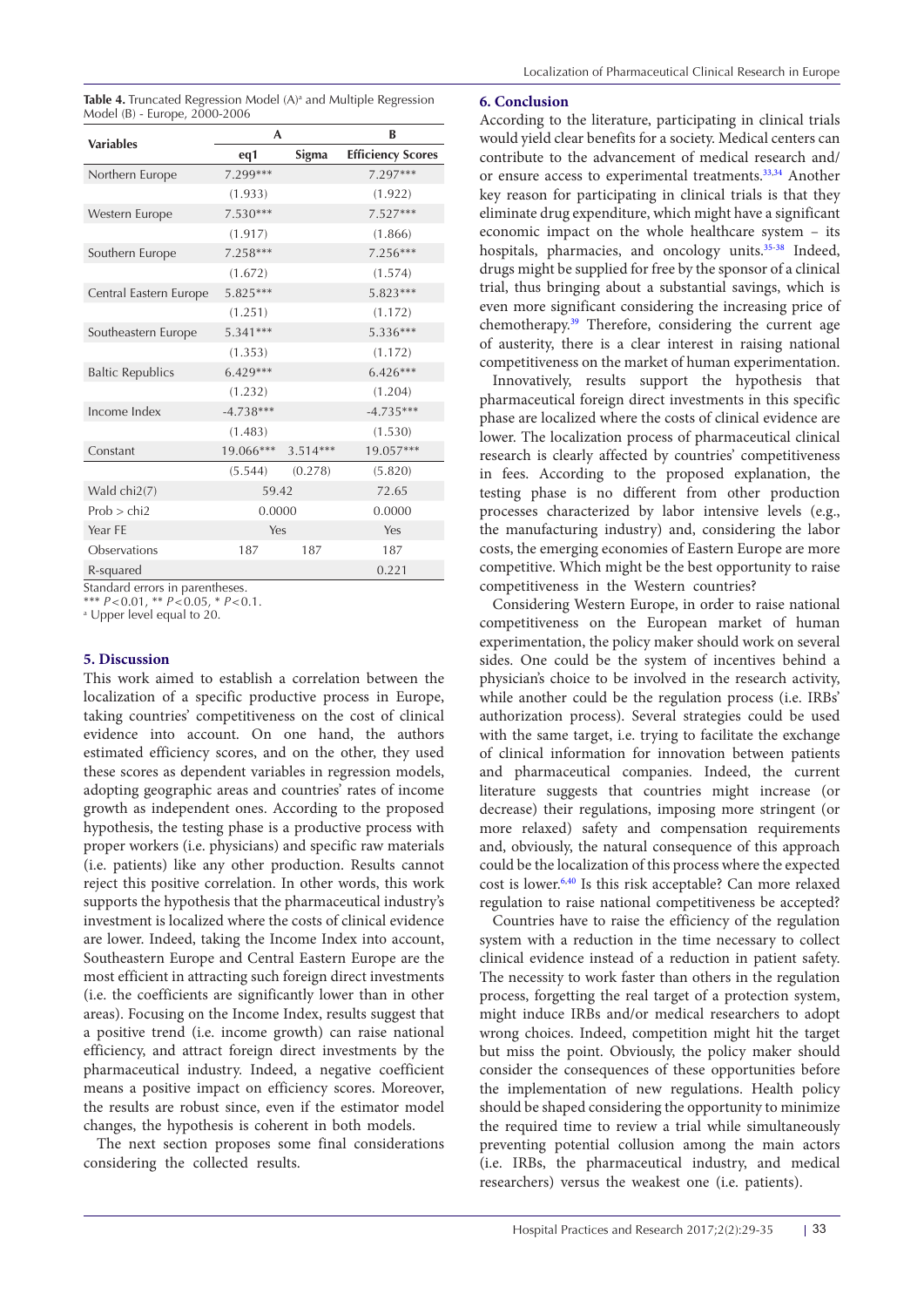#### **What Is Already Known?**

The current literature has analyzed the process of outsourcing medical research, suggesting that multinational corporations like Pfizer, Eli Lily, GlaxoSmithKline, Sanofi Aventis, and Roche have started the localization process of clinical studies abroad, with India, Indonesia, Thailand, Mexico, Brazil, South Africa, and China as their preferred destinations.

#### **What This Study Adds?**

Considering the European market of human experimentation, this work supports the hypothesis that Southeastern Europe and Central Eastern Europe are the most attractive macro-regions for the pharmaceutical industry's foreign direct investments in clinical research.

This work makes contributions to raising the current scientific knowledge on the pharmaceutical industry's foreign direct investments, but there are also weaknesses. The greatest weakness of this work deals with the composition of the cost of clinical evidence (bureaucratic cost, physicians' fee, etc.). Indeed, there is no available micro-data about its composition. An analysis of the cost composition could be an opportunity to improve this work and raise the current knowledge, if such data becomes available.

#### **Authors' Contributions**

RI and GF contributed equally to this manuscript.

#### **Conflict of Interest Disclosures**

No conflicts of interest.

#### **Ethical Approval**

According to current regulation, ethical authorization was not necessary for this study.

# **References**

- <span id="page-5-0"></span>1. Ippoliti R. Human experimentation. In: Encyclopedia of Law and Economics. New York: Springer; 2016:1-3. doi[:10.1007/978-1-](http://dx.doi.org/10.1007/978-1-4614-7883-6_237-1) [4614-7883-6\\_237-1](http://dx.doi.org/10.1007/978-1-4614-7883-6_237-1).
- <span id="page-5-1"></span>2. Ippoliti R. Institutional Review Board. In: Encyclopedia of Law and Economics. New York: Springer; 2015:1-4. doi:[10.1007/978-1-4614-7883-6\\_197-1.](http://dx.doi.org/10.1007/978-1-4614-7883-6_197-1)
- <span id="page-5-2"></span>3. Ippoliti R. The market of human experimentation. European Journal of Law and Economics. 2010;35(1):61-85.
- 4. Ippoliti R. Economic efficiency of countries' clinical review processes and competitiveness on the market of human experimentation. Value Health. 2013;16(1):148-154. doi:[10.1016/j.jval.2012.09.010](http://dx.doi.org/10.1016/j.jval.2012.09.010).
- <span id="page-5-3"></span>5. Ippoliti R, Falavigna G. Public health institutions, clinical research and protection system of patients' rights: an impact evaluation of public policy. Public Organ Rev. 2012;14(2):109- 125. doi:[10.1007/s11115-012-0208-5.](http://dx.doi.org/10.1007/s11115-012-0208-5)
- <span id="page-5-4"></span>6. Adobor H. Ethical issues in outsourcing: the case of contract medical research and the global pharmaceutical industry. J Bus Ethics. 2011;105(2):239-255.
- 7. Santiago-Rodriguez F. Facing the trial of internationalizing clinical trials to developing counties: with some evidence

Research Highlights **From Mexico. Working Paper Series. United Nations University,** Maastricht, The Netherlands; 2008:1-26.

- <span id="page-5-5"></span>8. Jia H. Chinese manufacturers vie for piece of outsourcing pie. Nat Biotechnol. 2007;25(12):1337-1338. doi[:10.1038/](http://dx.doi.org/10.1038/nbt1207-1337) [nbt1207-1337](http://dx.doi.org/10.1038/nbt1207-1337).
- <span id="page-5-6"></span>Ippoliti R. Clinical research, an empirical work on the European market of human experimentation. J Public Health. 2011;20(4):461-475. doi[:10.1007/s10389-011-0472-9.](http://dx.doi.org/10.1007/s10389-011-0472-9 )
- <span id="page-5-7"></span>10. Cook W, Seiford L. Data envelopment analysis (DEA) – Thirty years on. Eur J Oper Res. 2009;192(1):1-17.
- 11. Charnes A, Cooper W, Rhodes E. Measuring the efficiency of decision making units. Eur J Oper Res. 1978;2(6):429-444.
- 12. Fare R. Intertemporal Production Frontiers. 1st ed. Boston: Springer; 2012.
- <span id="page-5-8"></span>13. Coelli TJ, O'Donnell CJ, Rao DSP. An Introduction to Efficicency and Productivity Analysis. 1st ed. Springer; 2005.
- <span id="page-5-9"></span>14. Fethi M, Pasiouras F. Assessing bank efficiency and performance with operational research and artificial intelligence techniques: A survey. Eur J Oper Res. 2010;204(2):189-198. doi:[10.1016/j.](http://dx.doi.org/10.1016/j.ejor.2009.08.003) [ejor.2009.08.003.](http://dx.doi.org/10.1016/j.ejor.2009.08.003)
- <span id="page-5-10"></span>15. Ray S, Das A. Distribution of cost and profit efficiency: evidence from Indian banking. Eur J Oper Res. 2010;201(1):297-307.
- <span id="page-5-11"></span>16. Hung S, Lu W, Wang T. Benchmarking the operating efficiency of Asia container ports. Eur J Oper Res. 2010;203(3):706-713. doi[:10.1016/j.ejor.2009.09.005](http://dx.doi.org/10.1016/j.ejor.2009.09.005 )
- <span id="page-5-12"></span>17. Barros C, Nektarios M, Assaf A. Efficiency in the Greek insurance industry. Eur J Oper Res. 2010;205(2):431-436. doi:[10.1016/j.ejor.2010.01.011](http://dx.doi.org/10.1016/j.ejor.2010.01.011 )
- <span id="page-5-13"></span>18. Chen A, Hwang Y, Shao B. Measurement and sources of overall and input inefficiencies: evidences and implications in hospital services. Eur J Oper Res. 2005;161(2):447-468. doi:[10.1016/j.](http://dx.doi.org/10.1016/j.ejor.2003.09.017) [ejor.2003.09.017](http://dx.doi.org/10.1016/j.ejor.2003.09.017).
- 19. Dlouhy M, Jablonsky J, Novosadova I. Use of data envelopment analysis for efficiency evaluation of Czech hospitals. Politicka Ekonomie. 2007:55:60-71.
- 20. Pulina M, Detotto C, Paba A. An investigation into the relationship between size and efficiency of the Italian hospitality sector: a window DEA approach. Eur J Oper Res. 2010;204:613-620. doi:[10.1016/j.ejor.2009.11.006.](http://dx.doi.org/10.1016/j.ejor.2009.11.006)
- 21. Piacenza M, Turati G, Vannoni D. Restructuring hospital industry to control public health care expenditure: the role of input substitutability. Econ Model. 2010;27(4):881-890. doi:[10.1016/j.econmod.2009.10.006](http://dx.doi.org/10.1016/j.econmod.2009.10.006).
- 22. Garavaglia G, Lettieri E, Agasisti T, Lopez S. Efficiency and quality of care in nursing homes: an Italian case study. Health Care Manag Sci. 2011;14(1):22-35. doi[:10.1007/s10729-010-](http://dx.doi.org/10.1007/s10729-010-9139-2) [9139-2.](http://dx.doi.org/10.1007/s10729-010-9139-2)
- 23. Ippoliti R, Falavigna G. Efficiency of medical care industry: evidence from the Italian regional system. Eur J Oper Res. 2012;217:643-652. doi[:10.1016/j.ejor.2011.10.010.](http://dx.doi.org/10.1016/j.ejor.2011.10.010)
- <span id="page-5-14"></span>24. Rezaei S, Dopeykar N, Barouni M, Jafari M, Gharibi F. Do hospitals affiliated with the kurdistan university of medical sciences perform efficiently? Non-parametric data envelopment analysis. Hospital Practices and Research. 2016;1(4):135-140.
- <span id="page-5-15"></span>25. Farrell MJ. The measurement of productive efficiency. J R Stat Soc Series A. 1957;120(3):253-290.
- 26. Banker RD, Charnes A, Cooper WW. Some models for estimating technical and scale inefficiencies in data envelopment analysis. Manage Sci. 1984;30(9):1078-1092.
- <span id="page-5-16"></span>27. Cooper WW, Seidorf LM, Tone K. Data Envelopment Analysis. A Comprehensive Text With Models, Application References and DEA-Solver Software. 2nd ed. Berlin: Springer; 2007.
- <span id="page-5-17"></span>28. Simar L, Wilson PW. Estimation and inference in two-stage, semi-parametric models of production processes. J Econom. 2007;136:31-64. doi:[10.1016/j.jeconom.2005.07.009](http://dx.doi.org/10.1016/j.jeconom.2005.07.009).
- <span id="page-5-18"></span>29. Hudson R. Changing industrial production systems and regional development in the new Europe. Trans Inst Br Geogr. 2002;27(3):262-281.
- 30. Carstensen K, Toubal F. Foreign direct investment in Central and Eastern European countries: a dynamic panel analysis. J Comp Econ. 2004;32:3-22.